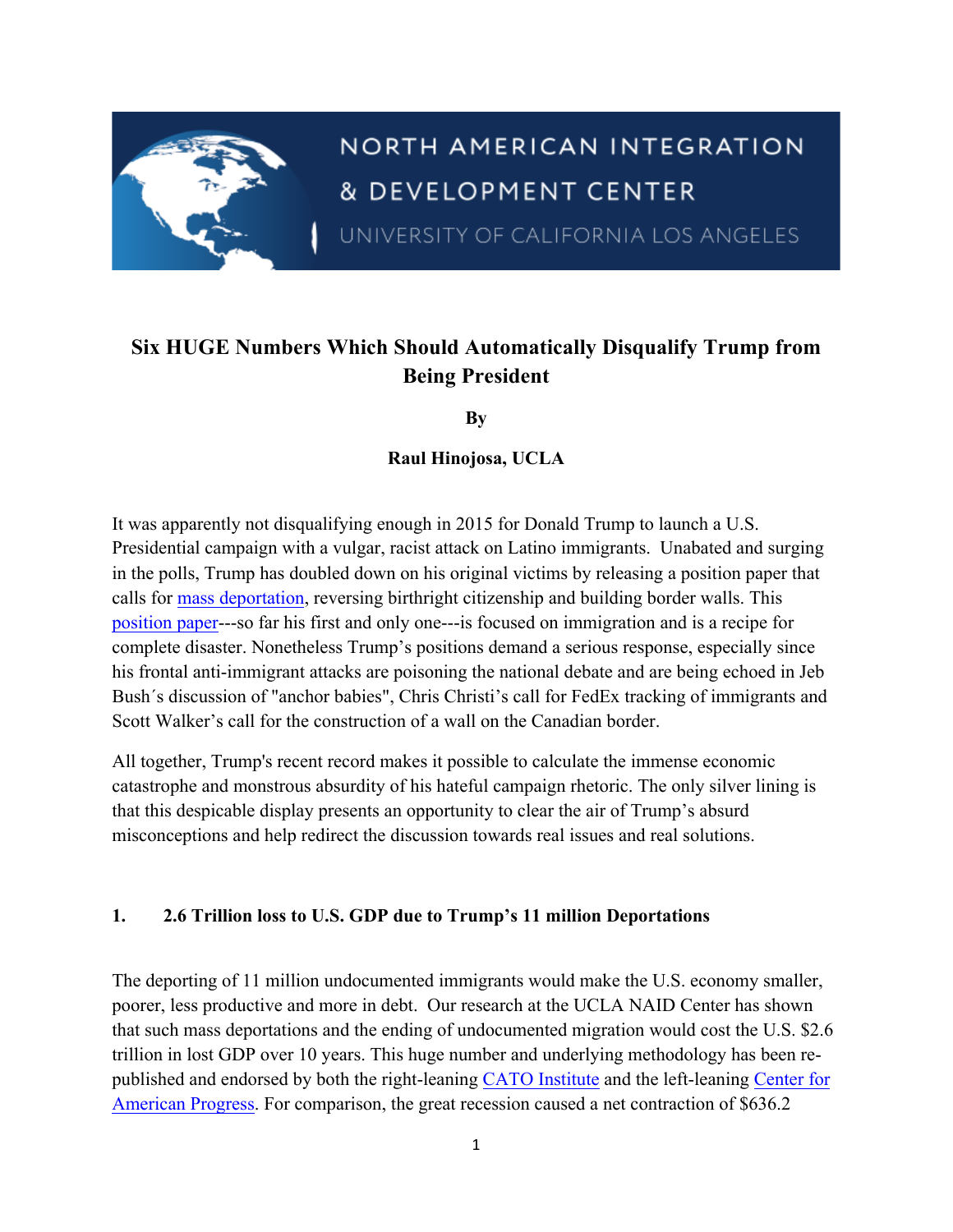billion in GDP. Trump's proposed mass deportation of immigrants would cause a contraction in GDP that is four times that experienced during the great recession.

Trump's plan would also result in a massive surge in job losses by US workers due to reduced consumption and indirect production. The NAID Center has estimated that such a policy would result in more than 3.6 million lost jobs in California alone. Trump's plan would also result in a massive surge in the U.S. budget deficit due to a new, and even greater recession as well as the elimination of taxes paid by undocumented immigrants---especially since these immigrants pay a high net tax rate.

NAID methodology is actually cautiously conservative compared to other estimates, which suggest an even greater negative economic impact---1.7 Trillion in annual lost spending.

#### **2. 6.3 Trillion loss of US Income through eliminating birthright citizenship.**

Trump's immigration plan also includes a section entitled, "Defend the Laws and Constitution of the United States." In that section the presidential hopeful argues that the US must do away with the federal law, governed by the Fourteenth Amendment to the constitution, that guarantees citizenship to any child born on U.S. soil.

According to Pew there are 4.5 million U.S. born children who are under the age of 18 and who are living with at least one undocumented parent. Applying the UCLA NAID methodology for measuring DACA educational attainment and future employment, once these U.S. citizen children finish their education and are earning the median income for their education level, their collective single year income will be \$158.7 billion. Over an average 40-year life of employment, the total income generated by these US citizens will be \$6.3 trillion. These funds would be denied to the U.S. economy by stripping them of their citizenship.

#### **3. \$1.1 Trillion: The Cost of Building and Maintaining Fortress North America**

The total cost of Trump's radical enforcement agenda would include 1) the costs of mass deportations, 2) the costs of presumably impenetrable walls, and 3) the build up and maintenance of a hugely expanded immigration control and enforcement apparatus.

Deporting the eleven million unauthorized immigrants in the U.S. is a massive task, the equivalent of capturing, detaining, processing and expelling the combined populations of New York, San Francisco, Boston, Seattle and Detroit. The center-right American Action Forum estimates that the price tag for mass deportation would be as much as \$300 billion dollars.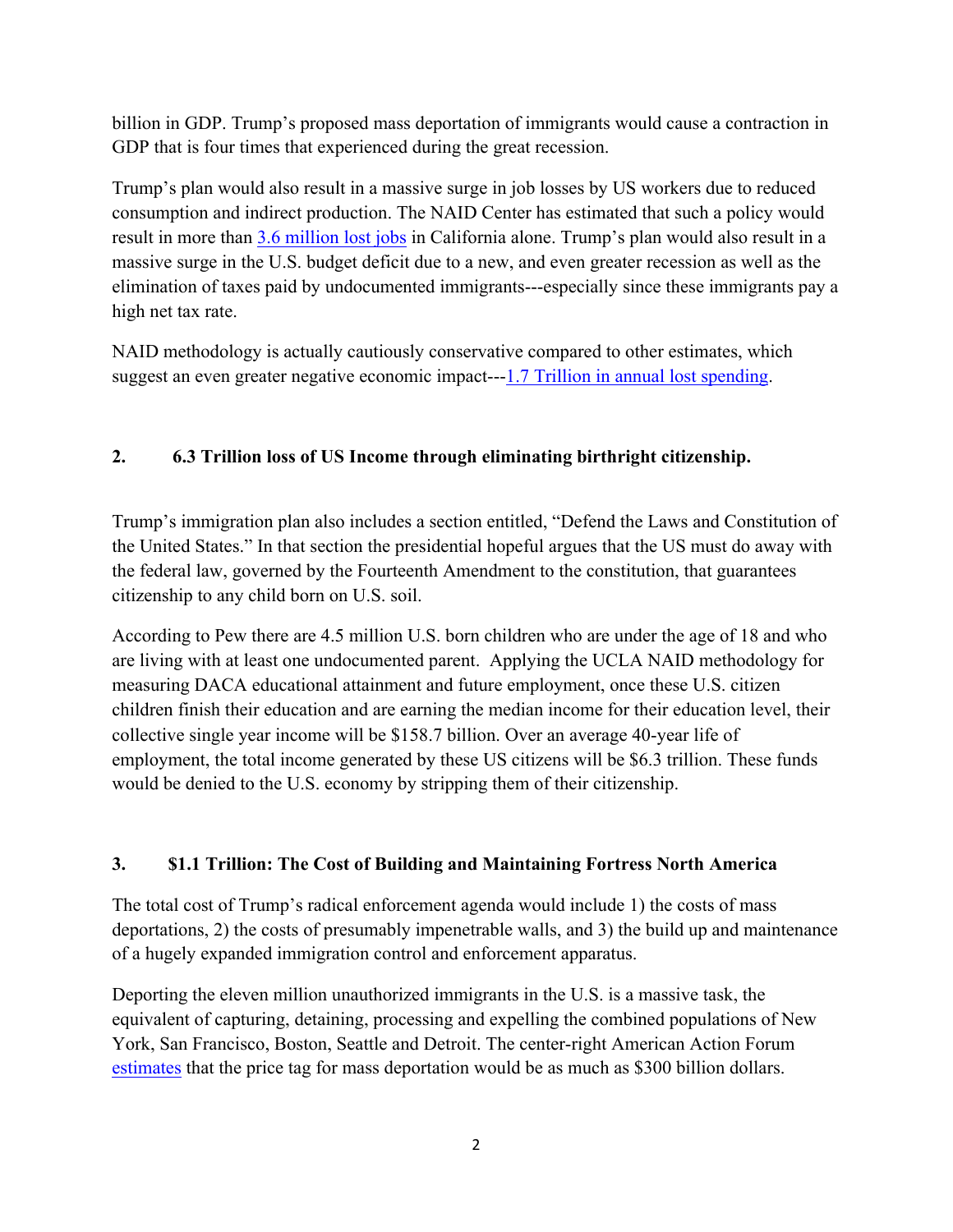Building a complete wall along the 1,954 mile border with Mexico would also be a major undertaking---the completed wall would be more than twice as long as the 858 mile "iron curtain" that separated East and West Germany during the Cold War. Given that 670 miles are already walled, a Trump White House would presumably need to build an additional 1,284 miles of walls, which at \$16 million per mile would cost \$20 billion in total. Fulfilling GOP candidate Scott Walkers' call for a similar border wall with Canada would add an additional 3,987 miles of walls, with another 1,538 miles for the Alaska-Canada border---costing an additional \$88.4 billion.

Finally Trump has called for significantly increasing the \$41 billion annual budget of the Department of Homeland Security (DHS), specifically tripling the number of Immigration and Customs Enforcement (ICE) officers. Conservatively estimating a \$60 billion annually increase in the DHS budget adds an additional \$600 billion in spending over the next ten years.

The US government already provides more federal funds to the agencies tasked with immigration enforcement than it does to all other federal law enforcement agencies combined-- this includes the FBI, DEA, ATF and Secret Service among many others. The budget of the immigration enforcement agencies was almost eleven times larger in 2013 than it had been twenty years earlier. The result was that while in 1992 the apprehension of unauthorized immigrants cost the US government around \$1,000 per migrant, by 2013 that cost had risen to more than \$26,000 per migrant apprehended. Those are funds that could have gone to the law enforcement agencies tasked with crime reduction and towards lowering the cost of higher education, expanding job-training programs, and other initiatives that "put the American worker first."

#### **4. 30 million more Mexicans in Poverty**

Ignored by Donald Trump and virtually all U.S. media is the devastating effect that his policy agenda would have on Latin American economic growth. Trump's policy would lead to collapsing wages and soaring poverty, which would likely cause dramatic political and social instability, increase migration pressure, and deepen the refugee crisis. The UCLA NAID Center has calculated that mass deportations to Mexico would reduce already low wages by over 40% in both rural and urban labor markets, plunging over 30 million more people into extreme poverty.

Adding insult to injury, Trump has demanded that "Mexico must pay for the [border] wall and, until they do, the United States will, among other things: impound all remittance payments derived from illegal wages." This call to impound remittances is of course absurd on its face since remittances would be radically reduced due to mass deportations.

Trump's remittance policy is inspired by prejudice and political opportunism, but even when engaging with Trump on his own terms, his plan is deeply flawed. If, as he has stated, his immigration platform is aimed at ending undocumented immigration, obstructing the \$60 billion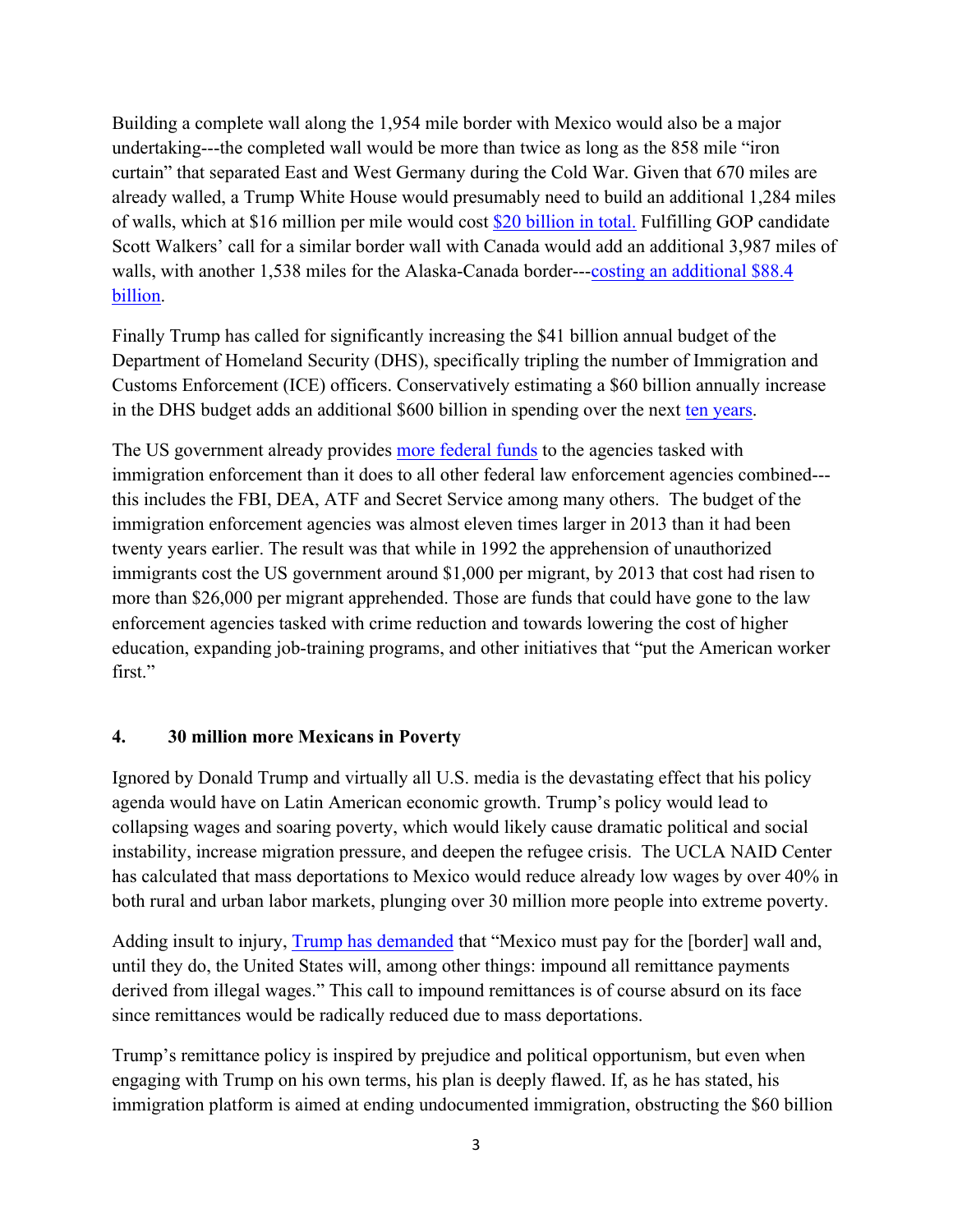remittance flow to Latin America would not be effective. Again if, as he has so vehemently expressed, reducing crime and unauthorized immigration are Donald Trump's main objectives, his proposal to "impound all remittance payments" is at best counter-productive.

Trump's remittance plan would instead result in a dramatic increase in unauthorized migration to the United States. Three of the top migrant sending nations---El Salvador, Honduras, and Guatemala---are countries that are mired in poverty and violence, while also being heavily dependent on US remittances. Remittances are between 15% and 20% of GDP in El Salvador and Honduras, and just below 15% in Guatemala. Impounding these remittances would precipitate an immediate economic crisis in these countries and cause a dramatic increase in outmigration, not to mention causing a lasting humanitarian crisis.

### **5. \$1.5 Trillion in U.S GDP Growth would be generated by Comprehensive Immigration Reform and Legalization**

Donald Trump was correct when he states that, "Real immigration reform puts the needs of working people first," however none of his proposed reforms would have that effect. On the other hand, comprehensive immigration reform (CIR) with a path to citizenship would be a much-needed boon for American workers---both native and foreign-born. It would also lead to a dramatic increase in economic growth generally.

UCLA NAID Center research found that a CIR bill that included a path to citizenship would generate GDP growth of \$1.5 trillion over ten years. The Congressional Budget Office (**Insert link)** conducted a similar study and came to the same conclusion. More importantly, such reform would also create more than 1.4 million new jobs.

#### **6. 27.7 Million Latinos are Projected to be Eligible to Vote in 2016, 30 million in 2020 and 40 million in 2030.**

While Trump's intolerance has mobilized the GOP's base, it has not gone unnoticed by Latino communities that are growing in political influence. According to a recent Gallup poll, Trump's net favorability among Hispanics is -51. This level of hostility is unsurprising but should put the GOP on notice nonetheless. In order to win in 2016, the eventual Republican nominee may need to receive between 42% and 47% of the Latino vote in a number of key battle ground states. If Trump is nominated that looks all but impossible.

In addition, nominating Trump might spur record Latino turnout at a time when the number of eligible Latino voters in growing rapidly. In 2014, there were 25.2 million Latinos who were eligible to vote. In 2016, that figure is expected to grow to 27.7 million. With such high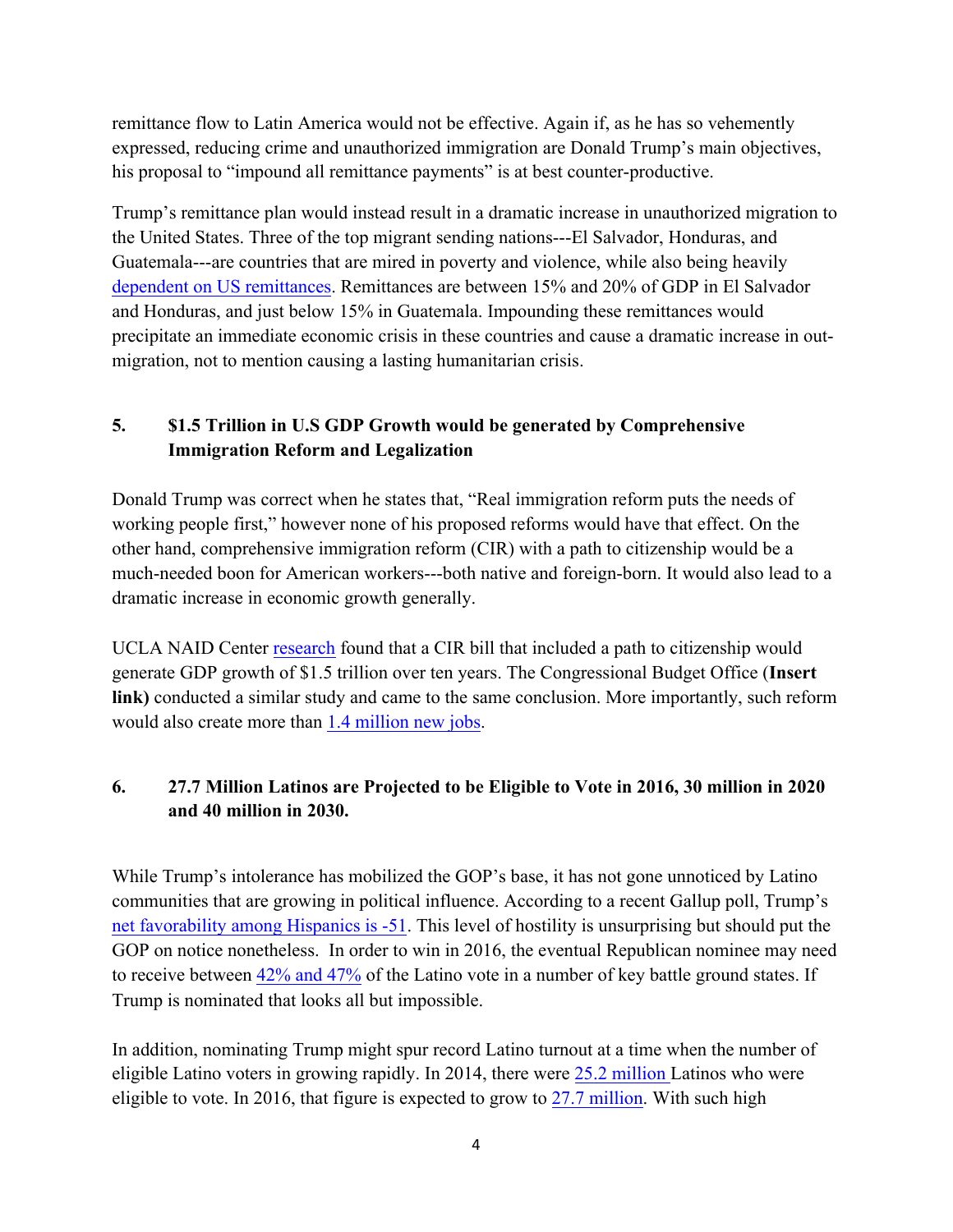unfavorable numbers, one can assume that Trump's candidacy would help mobilize Latino participation. Even if he is not the nominee, his popularity should remind Latino voters and organizers what the republican base thinks of them, their families, and immigration reform generally.

#### --Works Cited--

- Damore, David, and Matt Barreto. "The Latino Threshold to Win in 2016." *Latino Decisions*. N.p., 17 July 2015. Web. 16 Sept. 2015.
- Eastwood, Joel. "How Much Would It Cost to Build a Wall on the Canada-U.S. Border?" *Thestar.com*. Toronto Star Newspapers, 31 Aug. 2015. Web. 16 Sept. 2015.
- "An Essential Resource: An Analysis of the Economic Impact of Undocumented Workers on Business Activity in the US with Estimated Effects by State and by Industry." *The Perryman Group* (n.d.): n. pag. The Perryman Group, 2008. Web. 16 Sept. 2015.
- Geraghty, Jim. "Could a President Trump Really Impound All Immigrant Payments to Mexico?" *National Review Online*. National Review, Inc., 19 Aug. 2015. Web. 16 Sept. 2015.
- Gitis, Ben, and Laura Collins. "The Budgetary and Economic Costs of Addressing Unauthorized Immigration: Alternative Strategies." *The American Action Forum*. The American Action Forum, 6 Mar. 2015. Web. 16 Sept. 2015.
- Hinojosa-Ojeda, Raul, and Maksim Wynn. *From the Shadows to the Mainstream: Estimating the Economic Impact of Presidential Administrative Action and Comprehensive Immigration Reform*. Rep. N.p.: n.p., n.d. Print.
- Hinojosa-Ojeda, Raul. "The Economic Benefits of Comprehensive Immigration Reform." *CATO Journal* 32.1 (2012): n. pag. Print.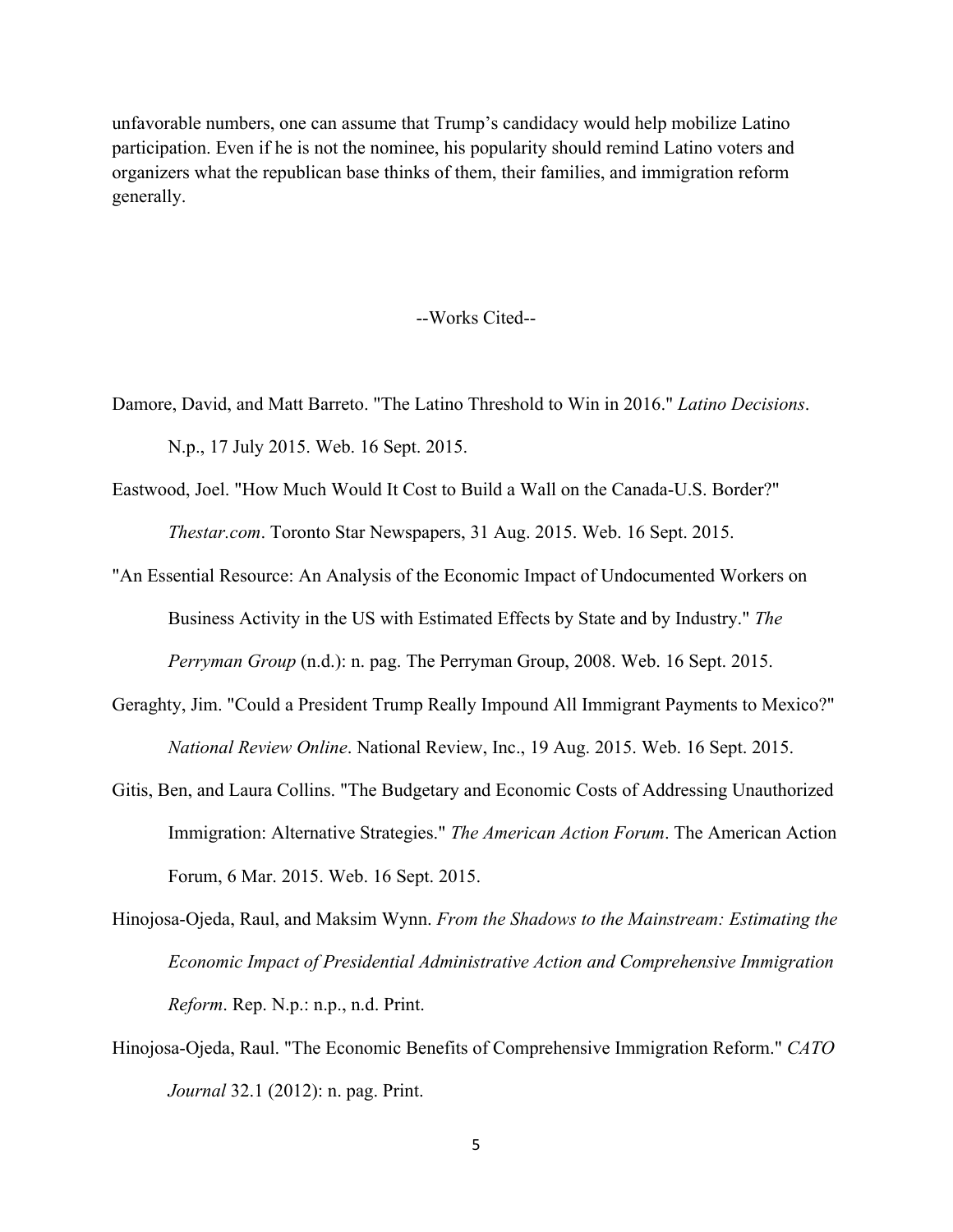- Hinojosa-Ojeda, Raul. "The Economic Benefits of Comprehensive Immigration Reform." *Raising the Floor for American Workers* (n.d.): n. pag. Print.
- Jaffe, Alexandra. "Donald Trump: Undocumented Immigrants 'Have to Go'" *NBC News*. NBCUniversal, Inc., 16 Aug. 2015. Web. 16 Sept. 2015.
- Lopez, Mark Hugo, Jens Manuel Krogstad, Eileen Patten, and Ana Gonzalez-Barrera. "Latino Voters and the 2014 Midterm Elections." *Pew Research Centers Hispanic Trends Project*. Pew Research Center, 16 Oct. 2014. Web. 16 Sept. 2015.
- Maldonado, R., Hayem, M. "Remittances to Latin America and the Caribbean Set a New Record High in 2014." Multilateral Investment Fund, Inter-American Development Bank. Washington, D.C., 2015.
- Oakford, Patrick, and Vanessa Cárdenas. "Infographic: The Growth of the Latino Electorate in Key States." *Center for American Progress*. The Center for American Progress, 28 Feb. 2013. Web. 16 Sept. 2015.
- Oakford, Patrick, and Vanessa Cárdenas. "Infographic: The Growth of the Latino Electorate in Key States." *Center for American Progress*. The Center for American Progress, 28 Feb. 2013. Web. 16 Sept. 2015.
- Ramos, Jorge. "Trump's Plan to Build a Border Wall Is Absurd." *Jorge Ramos News*. N.p., 3 Sept. 2015. Web. 16 Sept. 2015.
- Saad, Lydia. "Hispanics Frown on Trump, but Not Rest of GOP Field." *Gallup.com*. Gallup, 24 Aug. 2015. Web. 16 Sept. 2015.
- Trump, Donald J. "Immigration Reform." *Immigration Reform*. Donald J. Trump for President, n.d. Web. 16 Sept. 2015.